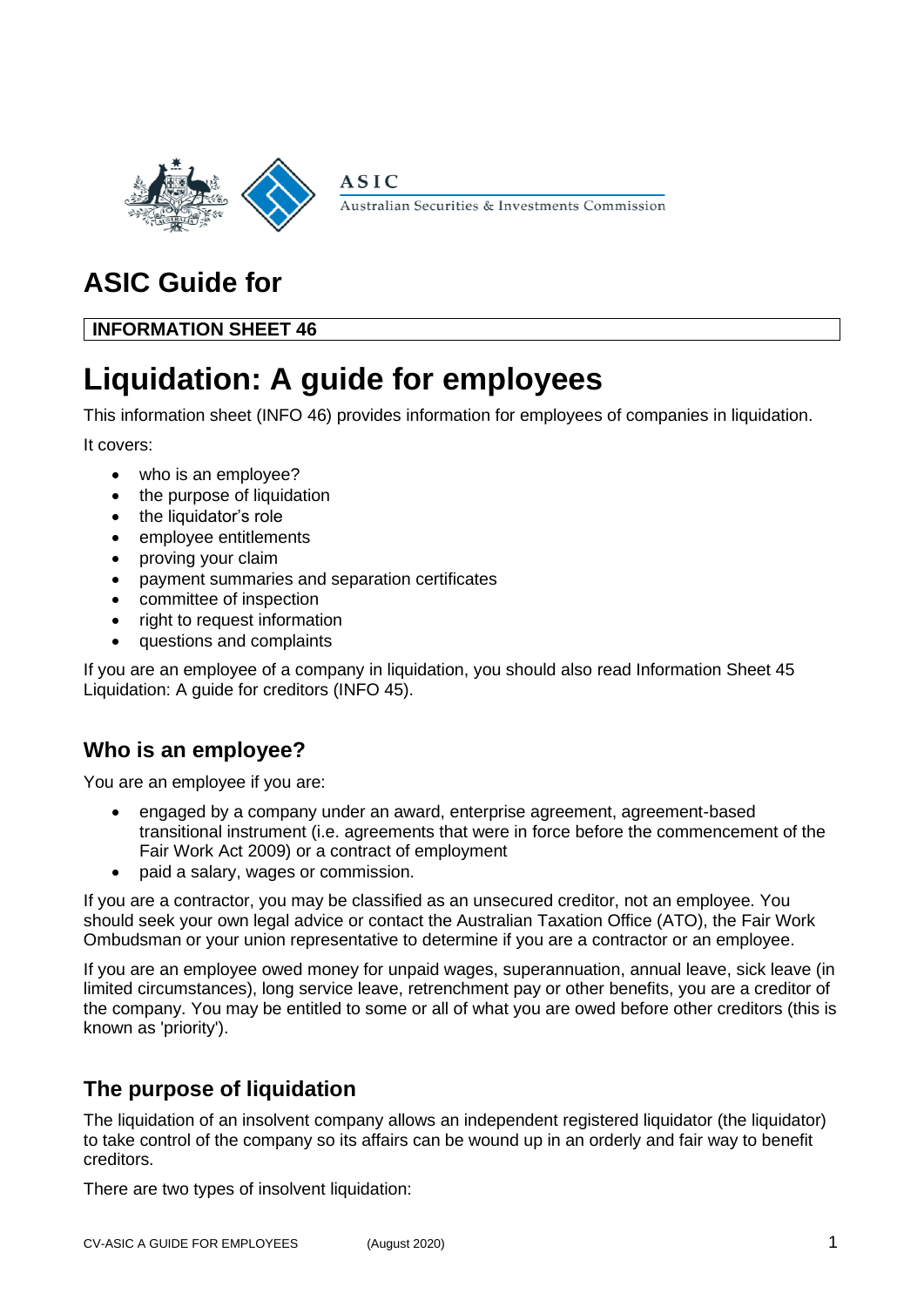- creditors' voluntary liquidation
- court liquidation.

The most common type is a creditors' voluntary liquidation, which begins when:

- an insolvent company's shareholders resolve to liquidate the company and appoint a liquidator, or
- creditors vote for liquidation following a voluntary administration or a terminated deed of company arrangement.
- In a court liquidation, a liquidator is appointed by the court to wind up a company following an application (usually by a creditor). Directors, shareholders and ASIC can also make a winding-up application to the court.

It is possible for a company in liquidation to also be in receivership. For more information, see Information Sheet 55 Receivership: A guide for employees (INFO 55).

## **The liquidator's role**

Liquidators have a duty to all company creditors. Their role is to:

- protect, collect, and sell the company's assets
- investigate and report to creditors about the company's affairs, including any:
	- $\circ$  unfair preferences (payments made to certain creditors and not others) that may be recoverable
	- o uncommercial transactions that may be set aside
	- $\circ$  possible claims against the company's officers (including insolvent trading)
	- o creditor-defeating dispositions, including illegal phoenix activity
- inquire into the failure of the company and possible offences by people involved with the company – and report to ASIC
- distribute money from the collection and sale of assets after payment of the costs of the liquidation, including the liquidator's fees (subject to the rights of any secured creditor) – first to priority creditors, including employees, and then to unsecured creditors.

Except for lodging documents and reports required under the *Corporations Act 2001* (Corporations Act), a liquidator is not required to incur any expense for the winding up unless there are enough assets to pay their costs.

## **Employee entitlements**

In most cases, the liquidation of a company terminates the employment of employees.

If there are funds left over after paying the liquidator's fees and expenses, employees have the right to be paid their outstanding entitlements before other unsecured creditors are paid (priority claims). Employee entitlements are grouped into categories (or classes) and paid in the following order:

- outstanding wages and superannuation
- outstanding leave of absence (e.g. annual leave and long service leave)
- retrenchment pay.

Each class must be paid in full before the next class is paid. If there isn't enough money to pay a class in full, the available funds are paid on a pro-rata basis (and the next class or classes will be paid nothing).

If directors and their spouses or relatives are employees, their priority claims for the period they are a director, spouse or relative of a director are limited to a maximum of:

- \$2,000 for outstanding wages and superannuation
- \$1,500 for outstanding leave entitlements.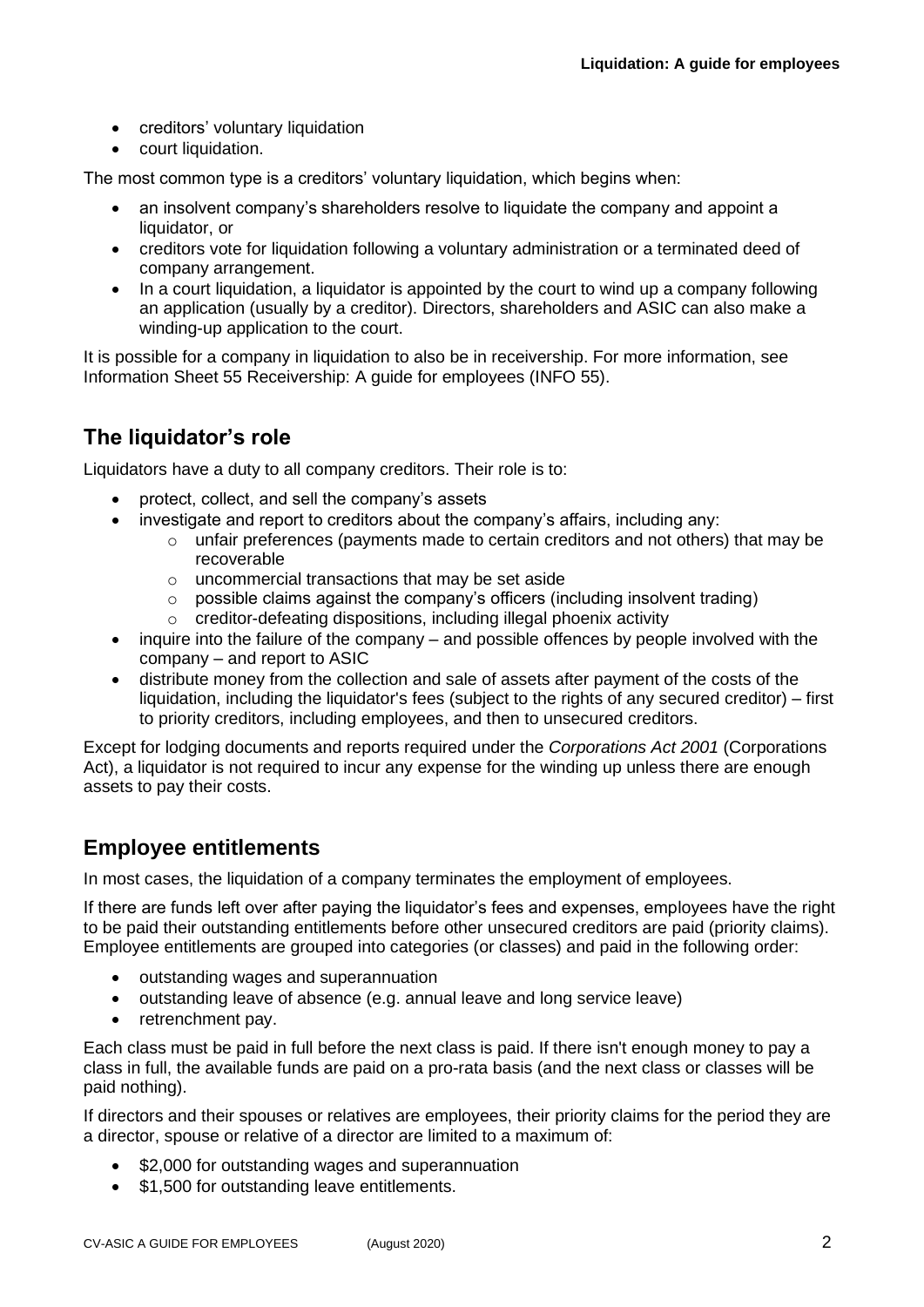Directors and their spouses or relatives are excluded employees and are not entitled to any priority retrenchment pay for the period they are a director, spouse or relative of a director. Any amounts left owing after these priority amounts are treated as an ordinary unsecured claim along with other unsecured creditors (e.g. trade creditors).

Employees may also be entitled to make a claim against the Fair Entitlements Guarantee (FEG) [https://asic.gov.au/regulatory-resources/insolvency/insolvency-for-employees/liquidation-a-guide](https://asic.gov.au/regulatory-resources/insolvency/insolvency-for-employees/liquidation-a-guide-for-employees/#the-fair-entitlements-guarantee-(feg))[for-employees/#the-fair-entitlements-guarantee-\(feg\).](https://asic.gov.au/regulatory-resources/insolvency/insolvency-for-employees/liquidation-a-guide-for-employees/#the-fair-entitlements-guarantee-(feg))

Sometimes, the liquidator may continue to trade the business for a short period to help in the winding up. If this happens, employee entitlements accruing during this period (on terms agreed with the liquidator) are paid out of available assets as a cost of the winding up and before other outstanding employee entitlements are paid.

#### **Attempts to avoid employee entitlements**

It is an offence for anyone to enter into an agreement or transaction with the intention of avoiding employee entitlements of a company.

If the company is in liquidation and the employees suffer damage or loss as a result of a person entering into such an agreement or transaction, that person is liable to pay compensation for the loss suffered. Employees have priority to any compensation recovered by a liquidator.

If you believe such an offence has been committed, tell the liquidator. You can also lodge a report of misconduct with ASIC [https://asic.gov.au/about-asic/contact-us/how-to-complain/.](https://asic.gov.au/about-asic/contact-us/how-to-complain/)

# **Proving your claim**

Before any amount is paid to you for your outstanding entitlements, you will need to give the liquidator information to prove your debt. You can obtain the relevant form, called a 'proof of debt' from the liquidator.

The liquidator will notify you if funds might be available for payment and will call for proofs of debt to be lodged.

The liquidator may be able to tell you what you are owed based on the company's records. However, company records may not be well maintained, and it is important you keep your pay and other records about the terms of your employment. You may also need these records to complete your income tax return and establish your entitlement to the FEG.

The liquidator may reject your claim if company records are inadequate and you have insufficient information to justify your claim.

When you submit your claim, ask the liquidator to confirm receipt of your claim and if they require any further information.

Contact the liquidator if you have questions about the calculation of your claim, or the timing of the payment.

If the liquidator rejects your claim and you are dissatisfied with the decision, follow the steps outlined in the notice of rejection. You will have a limited time after you receive the notice to appeal the liquidator's decision. If you do not appeal within this time, the liquidator's decision on your claim is final.

A liquidator may also ask you to submit a proof of debt to vote at a creditors' meeting. This is not the same as a proof of debt for dividend purposes.

#### **The Fair Entitlements Guarantee (FEG)**

Employees owed certain entitlements after losing their job because their employer went into liquidation may be able to get financial help from the Australian Government.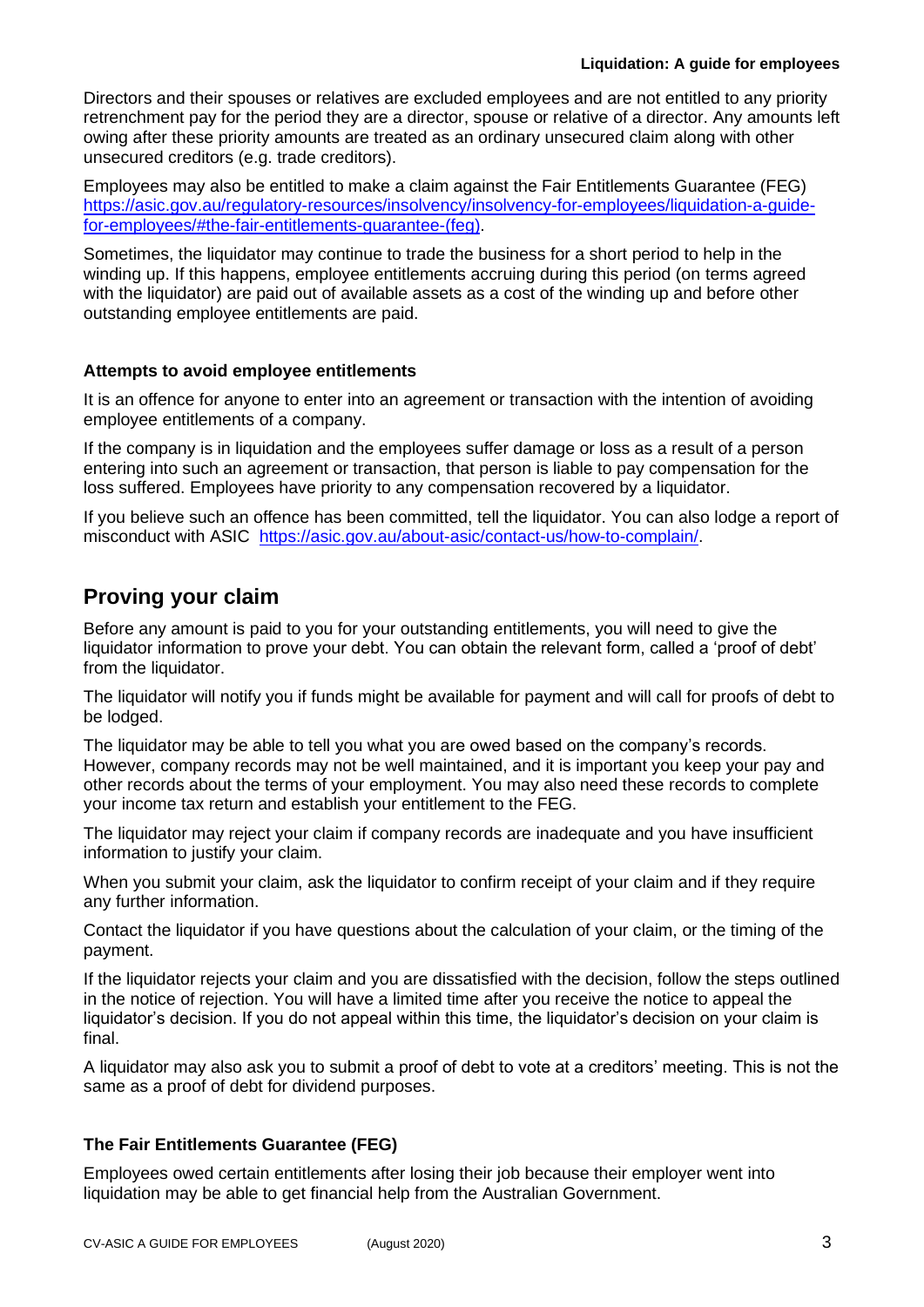This help is available through the FEG.

The FEG is a scheme of last resort assisting employees who have lost their job because their employer entered liquidation. For more information, see the FEG website [https://www.ag.gov.au/industrial-relations/fair-entitlements-guarantee-feg.](https://www.ag.gov.au/industrial-relations/fair-entitlements-guarantee-feg)

The FEG does not cover unpaid superannuation contributions. For information about outstanding superannuation entitlements, contact the Australian Taxation Office (ATO).

## **Payment summaries and separation certificates**

Most employees require a PAYG payment summary (group certificate) to complete and lodge their income tax return. A separation certificate may also be required before an employee who loses their job can apply for social security.

If a liquidator pays you any employee entitlements, they must provide you with a PAYG payment summary recording the entitlements paid and any income tax deducted. Contact the liquidator to find out if they are going to prepare your PAYG payment summary for entitlements paid by the company before their appointment and, if so, what period it will cover. The liquidator is not obliged to prepare this.

If you cannot obtain a PAYG payment summary for any period, contact the ATO to find out how to meet your obligations.

Contact the liquidator to find out if they are going to prepare your separation certificate. Also, contact Centrelink to find out what you should do if you cannot obtain a separation certificate.

# **Committee of inspection**

A committee of inspection may be formed to assist and advise the liquidator. The committee of inspection also:

- monitors the conduct of the liquidator
- may approve certain steps in the liquidation
- may give directions to the liquidator.

The liquidator must consider but is not always required to follow the directions. For more information, see INFO 45 [https://asic.gov.au/regulatory-resources/insolvency/insolvency-for](https://asic.gov.au/regulatory-resources/insolvency/insolvency-for-creditors/liquidation-a-guide-for-creditors/)[creditors/liquidation-a-guide-for-creditors/.](https://asic.gov.au/regulatory-resources/insolvency/insolvency-for-creditors/liquidation-a-guide-for-creditors/)

All creditors, including a representative of the company's employees, are entitled to stand for committee membership to represent the interests of all creditors. Employees and large creditors can appoint their own member.

# **Right to request information**

As a creditor, you can ask the liquidator to give you information, provide a report or produce a document relevant to the liquidation.

If the request is reasonable, the liquidator must provide this information, report or document. Complying with the request will not cause the liquidator to breach their duties.

## **Questions and complaints**

Contact the liquidator to raise any questions or complaints. If the liquidator fails to resolve your concerns, including any concerns about the liquidator's conduct, you can lodge a report of misconduct with ASIC [https://asic.gov.au/about-asic/contact-us/how-to-complain/report-misconduct](https://asic.gov.au/about-asic/contact-us/how-to-complain/report-misconduct-to-asic/)[to-asic/.](https://asic.gov.au/about-asic/contact-us/how-to-complain/report-misconduct-to-asic/) Reports of misconduct against companies and their officers can also be made to ASIC.